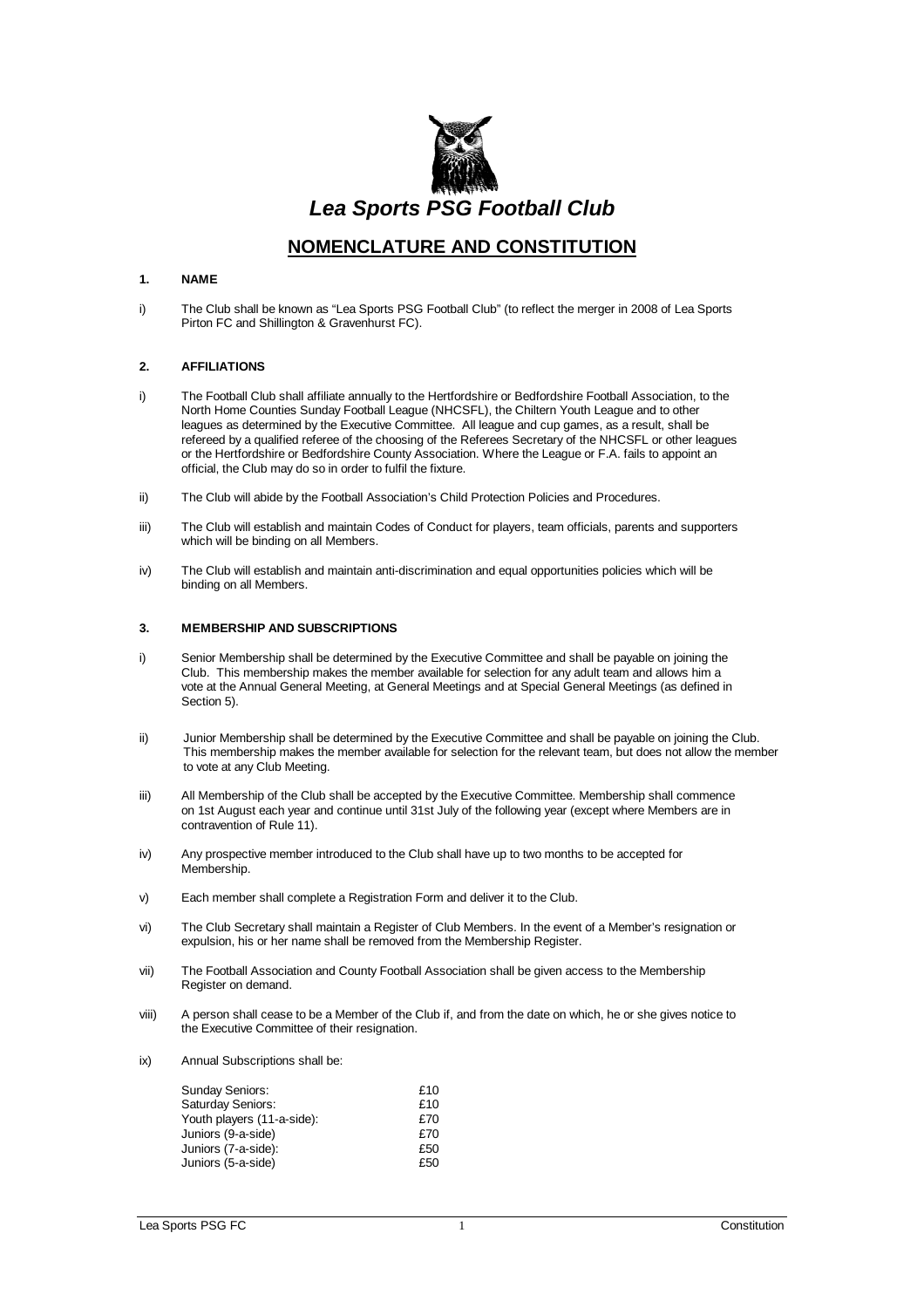## **4. OFFICERS**

- i) The Officers of the Club shall be: President, Vice-Presidents, Chairman, Vice-Chairman, Honorary Secretary, a Secretary to each League, Honorary Treasurer, Head Of Youth Football, Team Managers, Senior Team Representatives, two Representatives on the Management Committee of Pirton Sports and Social Club.
- ii) The Honorary Secretary shall be responsible for overall administration of Club affairs, including communication with the County Football Association. The Honorary Secretary shall also collect Annual Subscriptions and maintain an up-to-date Register of Members.
- iii) The Secretaries to each League shall be responsible for confirming the fixtures in that League and for attending the relevant League meetings.
- iv) The Head of Youth Football shall be responsible to the Executive Committee for matters relating to youth football within the Club. He will supervise the recruitment, development and coaching of children and young people to teams within the Club.
- v) Officers shall be elected at the A.G.M., or as necessary. Team Captains and Vice-Captains shall be appointed by Team Managers.
- vi) The Representatives on the Management Committee of Pirton Sports and Social Club should attend all relevant meetings and report back to the Lea Sports Executive Committee as required.
- vii) The players' representative for each senior team shall be voted for by the players in that team.
- viii) The Executive Committee of the Club shall consist of the Officers of the Club, with the exception of the Vice-Presidents, who shall hold their posts for life.
- ix) The Club may appoint other such officials as required; these officials may attend Executive Committee Meetings when requested by the Executive Committee, however they may not vote at those Meetings.
- x) Any Officer who fails to attend three consecutive Executive Committee Meetings without prior notification shall be deemed to have resigned from his post.

## **5. MEETINGS**

- i) The Annual General Meeting shall be held in April, May or June of each year. Two weeks' notice must be given to all Members of the Club of this meeting by the Honorary Secretary. Resolutions for this meeting must be made in writing to the Honorary Secretary at least two weeks before the meeting. A quorum for the Annual General Meeting shall be nine members.
- ii) Extraordinary General Meetings shall be called when the Honorary Secretary feels that important items must be discussed. Two weeks' notice must be given to all Members of the Club of any Extraordinary General Meeting by the Honorary Secretary. A quorum for an Extraordinary General Meeting shall be six members.
- iii) A Special General Meeting may be called at any time by three Members on application to the Honorary Secretary. The meeting may only proceed if more than six Members attend. The Honorary Secretary must give a week's notice to all Members of such a meeting.
- iv) Executive Committee Meetings shall be held when necessary.
- v) A quorum for an Executive Committee Meeting shall consist of not less than four persons and must include the Chairman or the Honorary Secretary or the Honorary Treasurer.
- vi) Minutes shall be taken at all meetings. All minutes must be read at appropriate meetings or when called for.
- vii) Resolutions at Executive Committee Meetings shall be passed by a simple majority of those present. In the event of an equal number of votes being cast, the Chairman (or acting Chairman) shall have the deciding vote.

## **6. CLUB FUNDS**

i) The Honorary Treasurer shall be responsible for safe-guarding all Club funds. He must produce a Statement of Club funds annually for the Annual General Meeting, for the relevant County Association within one month of the A.G.M.'s having been completed and interim statements at the request of the Executive Committee. The Annual Statement must be audited by two ordinary Members of the Club or responsible persons selected by the Executive Committee.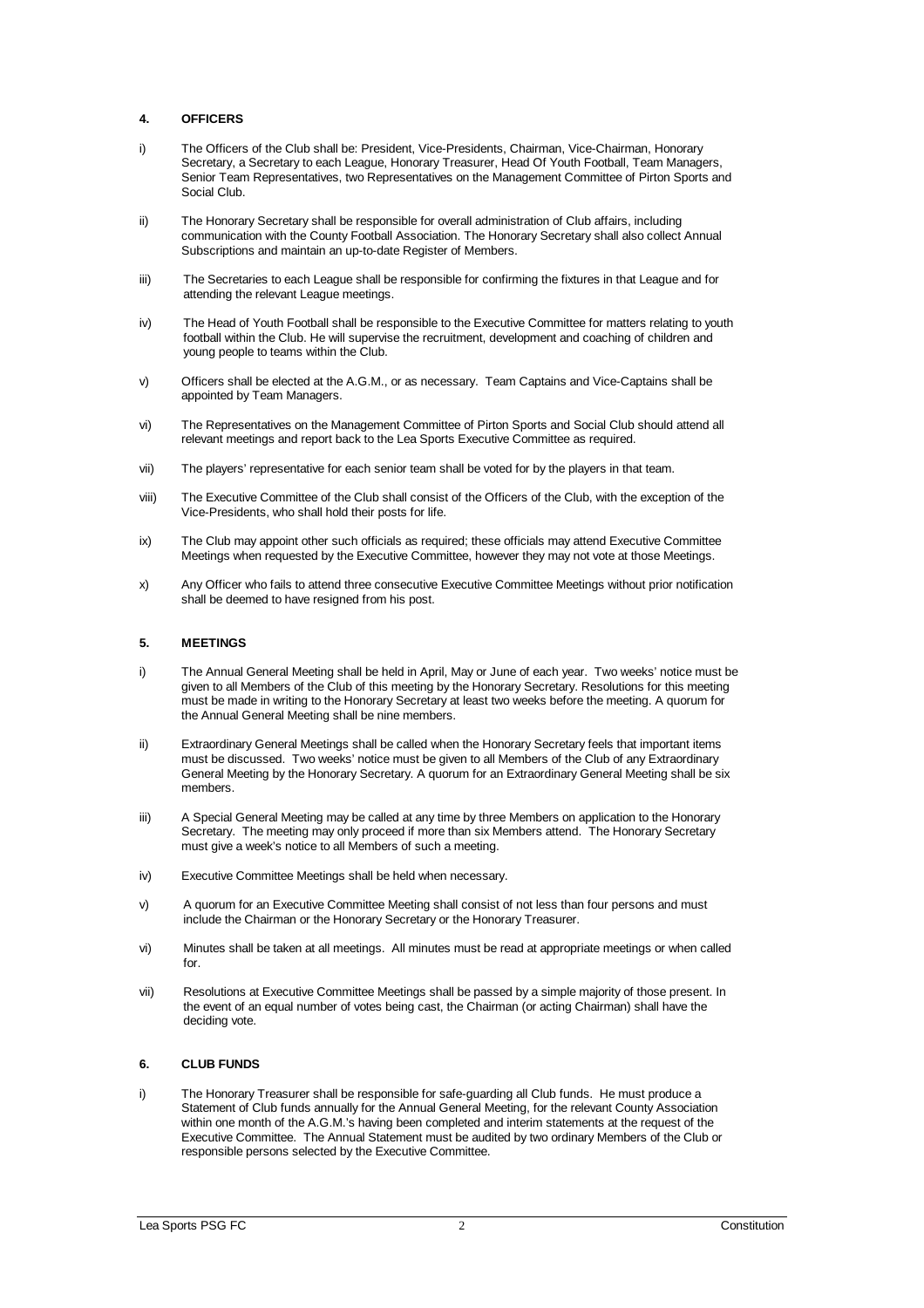- ii) The Club may only be disbanded after a motion to dissolve the Club has been proposed at a General Meeting and carried by a majority of at least three-quarters of the Members present.
- iii) In the event of the Club being disbanded, the Club account shall be shared equally amongst all Members, after all outstanding debts have been paid. If the account is in minimal credit, the amount shall be donated to a Charity nominated by the Executive Committee.
- iv) Should the Club go into debt, the responsibility shall be shared equally amongst all Members. These measures can only be taken after the Executive Committee has considered alternative schemes for clearing the debt.

## **7. CLUB COLOURS**

#### i) Football

As designated by the Executive Committee.

### **8. GROUNDS**

i) As designated by Luton Borough Council, or otherwise arranged by the Executive Committee.

### **9. INSURANCE**

- i) Each registered footballer is covered by the relevant County Football Insurance Scheme, if one exists providing that the opposition is registered under the same scheme and that the match is refereed by an official of the relevant County Association or an affiliated League.
- ii) In addition, the Club shall operate its own Discretionary Awards Scheme, with injured players able to make application to the Executive Committee for the granting of an ex gratia award. This award shall be made solely at the discretion of the Executive Committee to grant or refuse as they see fit. If an award is granted, then the Executive Committee shall determine the amount of the award.

#### **10. THE CLUB CONSTITUTION**

- i) Any proposal to amend the Club Constitution must be made in writing to the Honorary Secretary and he must circulate these proposals at least two weeks before calling a Special General Meeting.
- ii) Changes to the Club Constitution may also be made at the Annual General Meeting.
- iii) Changes to the Club Constitution must be approved by a two-thirds majority of those present at an AGM or SGM.

## **11. DISCIPLINARY PROCEDURE**

- i) Actions by Club Members which bring the Club into disrepute may be considered by the Executive Committee and, if necessary, the Committee may discipline by suspension and/or fine the Member concerned. The Chairman of the Club shall be responsible in the first instance for deciding whether there are any grounds for complaint and for calling an Executive Committee Meeting. The respondents to the complaint shall have the right to be present and to speak in their defence to the Committee. Whenever practical, the complainant shall be expected to be present to put the complaint to the Committee.
- ii) If any Club Member feels that he or she has suffered discrimination in any way, or that the Club's Policies, Rules or Codes of Conduct have been broken, he or she may complain to the Executive Committee. The complaint should be addressed in the first instance in writing to the Honorary General Secretary and should include:
	- Details of what the incident was and when and where it took place;
	- The names and statements of any witnesses;
	- Names of any others who have been treated in a similar way;
	- Details of any former complaints made about the incident: date and to whom made;
	- A preference for a solution to the incident.
- iii) Any Member considered by the Executive Committee to be in breach of the Club's established Codes of Conduct or Anti-discrimination or Equal Opportunities Policies shall be required to explain his or her actions to the Executive Committee, either in writing or at a personal hearing. Should no explanation be given, or the explanation given be found to be unsatisfactory, the Executive Committee may take such disciplinary measures as they deem fit, including
	- The issuing of a warning as to the Member's future conduct;
	- Suspension from Membership;
	- Expulsion from the Club.